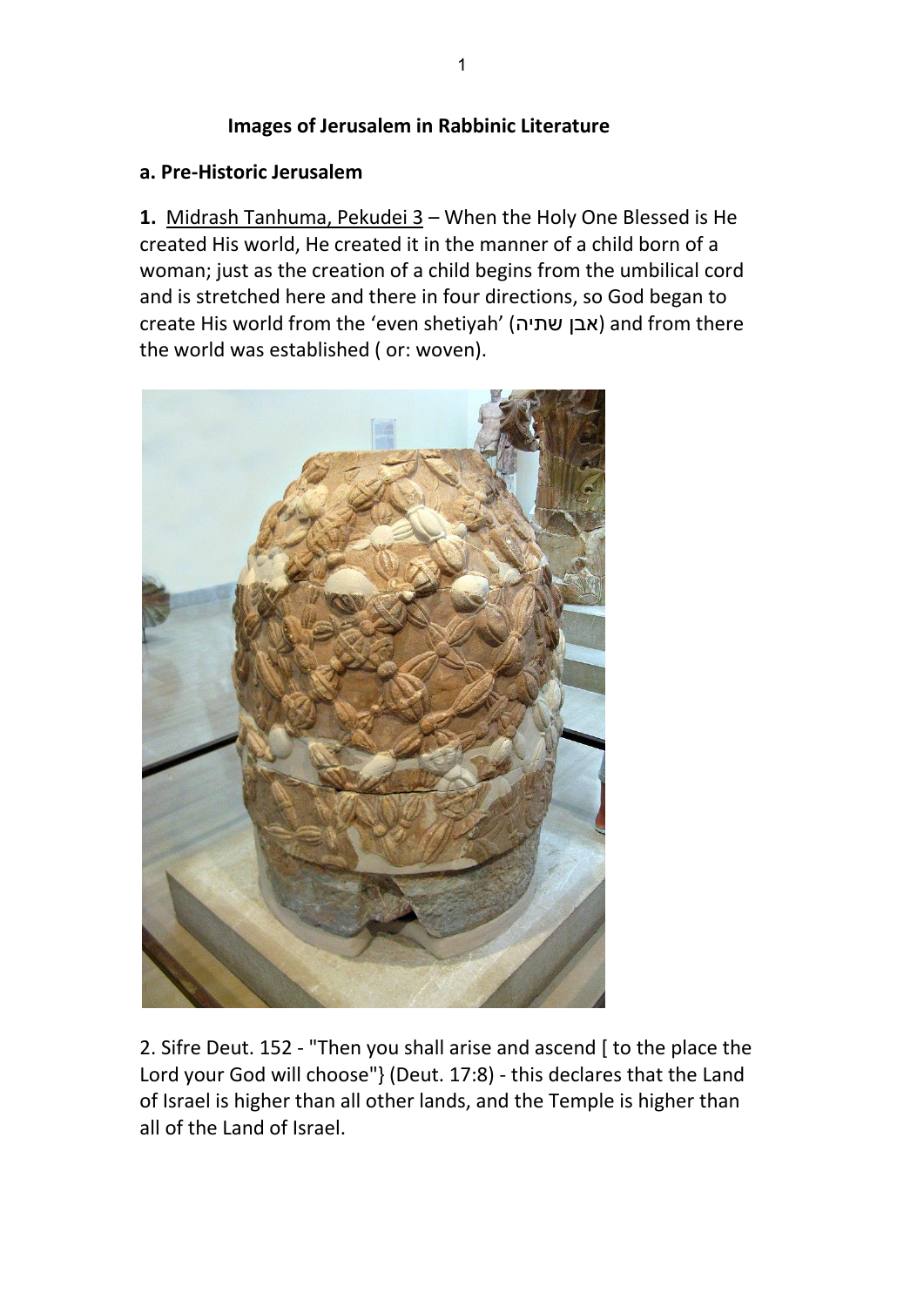3. Midrash Tehillim 76:3 – R. Berechiah taught: "And His tabernacle was in Shalem and His abode in Zion" (Ps. 76:3) – At the beginning of the creation of the world God erected a tabernacle in Jerusalem, as if to pray in it: May it be [the] will that my sons perform my wishes so that I do not destroy my house and my sanctuary. (but cf. BT Berakhot 3a; #17 below)

4. PT Nazir 7:2 56b – R. Yudan ben Pazi said: The Holy One Blessed is he took a handful of earth from the place of the altar and created Adam with it; He said: Would that he be created from the site of the altar and thereby survive. And so it is written: "And the Lord God created Adam, dust from the earth (עפר מן האדמה); and it is written: "An altar of earth ( אדמה מזבח (you shall make for me" (Ex. 20:21) – just as 'adama' further on is the altar, here too [adama] is the altar.

5. Gen. Rabbah 34 - "And Noah built an altar to God" (Gen. 8:20) - R. Eleazar b. Yaakov says: On the great altar in Jerusalem, where Adam sacrificed an offering.

6. Pirke Rabbi Eliezar 30 - R. Shimon says: With a finger God showed the altar to Abraham our Father, and said 'This is the altar'; this was the altar upon which Cain and Abel sacrificed; this was the altar upon which Noah and his sons sacrificed; for it [does not say]: 'And Abraham built there an altar' but rather 'And Abraham there built the altar'( המזבח ( - this is the altar upon which the ancients sacrificed.

7. Pirke Rabbi Eliezer 31 - R. Judah says: Rebecca was barren for twenty years, and after twenty years Isaac took Rebecca to the place where he was bound (for sacrifice) and prayed for her pregnancy and God acceded (to the prayer).

# **b. Images of The "Historical" Jerusalem**

8. Lamentations Rabbah 1:2 - R. Shmuel taught: There were twenty-four main roads in Jerusalem, and each road had twenty-four passages, and each passage had twenty-four markets, and each market had twentyfour streets, and each street had twenty-four courtyards, and each courtyard would discharge twice the number of the exiles from Egypt (i.e. 600,000)...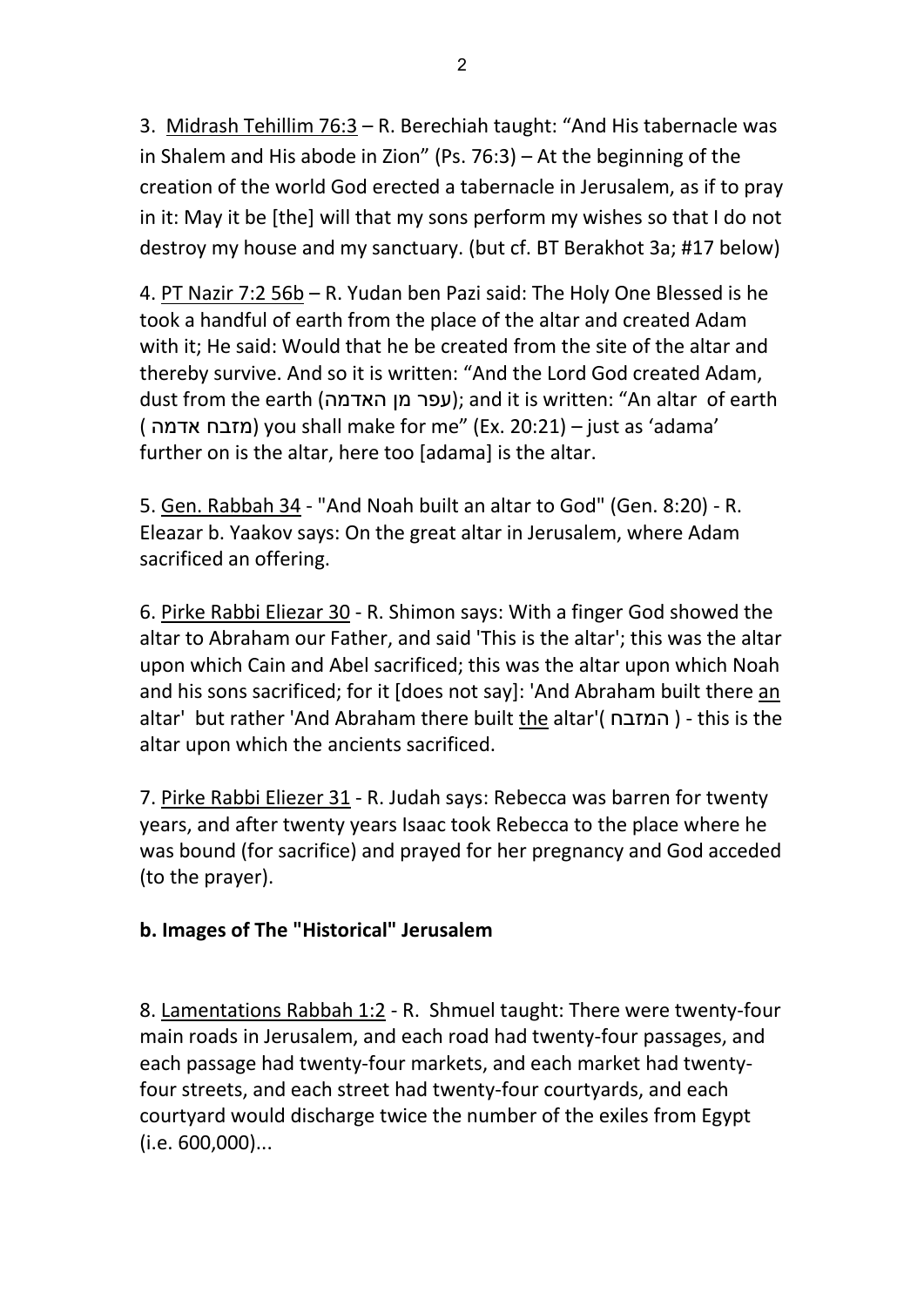9. Avot 5:8 - Ten miracles were performed for our forefathers in the Temple... And no man ever said to his fellow It is too cramped for me to lodge in Jerusalem.

10. PT Meg. 3:1, 73d - R. Pinḥas in the name of R. Hoshaya said: There were four hundred and eighty synagogues in Jerusalem, and each one maintained a *bet sefer* and *bet talmud—bet sefer* (elementary school) for learning Bible and *bet talmud* (advanced school) for Mishnah—and all were destroyed by Vespasian

11 .Tosefta Meg. 3:15 (Lieberman p. 357) R. Eleazar b. R. Zadoq said: This was the practice of the associations (*ḥavurot*) that were in Jerusalem: Some [would go] to the house of the banquet, some to the house of mourning, some to the feast of betrothal, some to the feast of a wedding, some to [the celebration of ] a week to the birth of a son and some for the gathering of bones [of the deceased]

12. Tosefta Sukkah 2:10, p. 265 - R. Eleazar b. Zadoq said: This was the practice of the people of Jerusalem: One would enter the synagogue with his *lulav* in hand; he would rise to recite the *targum* or pass before the ark—with his *lulav* in hand; [when] he rose to read in the Torah or raise his hands [to bless the congregation]—he would put it (the lulav) down on the ground; he would leave the synagogue—his *lulav* in hand; he would enter the house of the sick or to comfort mourners—his *lulav* in hand; he would enter the *bet midrash*—and give it (the *lulav*) to his son or messenger and return it to his house.

13. BT Bava Metzia 28b - There was a Claimants Stone )טוען אבן (in Jerusalem. Anyone who lost something would turn there and anyone who found a lost article would turn there—the one would stand and declare and the other would stand and supply his identifying marks and retrieve it.

14. Tosefta Berakhot 4:9-10; ed. Lieberman p. 20 - R. Simeon b. Gamaliel said: This was a noteworthy custom in Jerusalem: They spread out a cloth in the doorway; as long as it was spread—guests might enter; when it was removed—guests were not allowed to enter. And there was another custom in Jerusalem, they would cede [preparation of] the meal to a chef. If something went wrong at the meal they punished the chef, everything (about the degree of punishment) according to the honor [due] the guests and the honor due the host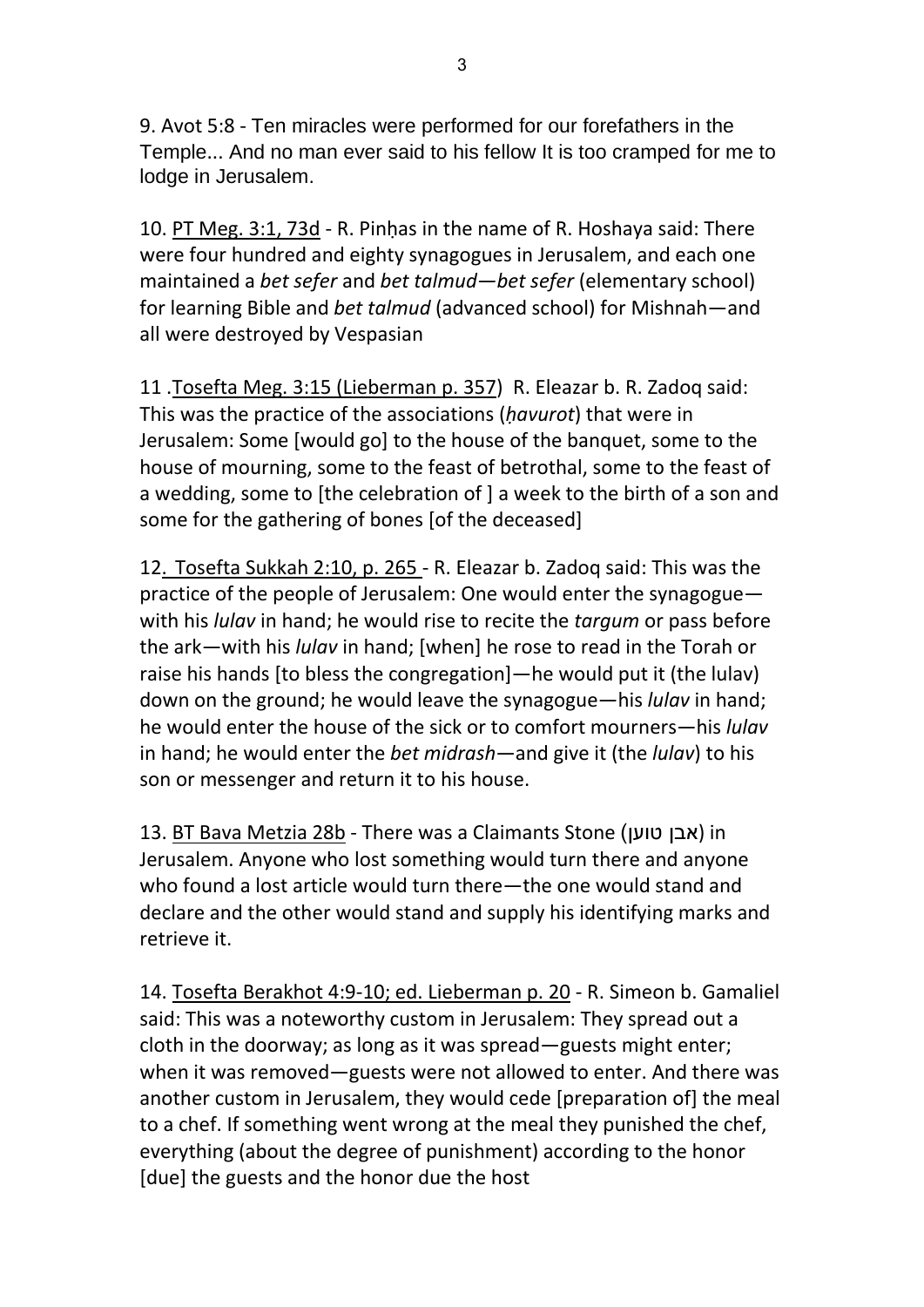15. Lamentations Rabbah 4:2-4 - "The precious sons of Zion" (Lament. 4:2). Why were they precious? For no one would go to a banquet until he was called and invited once again...Another opinion: One would not go to a banquet until he knew with whom he would be eating.

When one of them would make a banquet, he would draw all the components of the meal on a banner. And why? Because of those with delicate constitution, so that one might not eat something that would cause his distress.

16. BT Shabbat 119b - R. Abbahu said: Jerusalem was destroyed only because the reading of the Shema morning and evening was neglected...Rav Hamnuna said: Jerusalem was destroyed only because they neglected [the education of] school children...Rav Yehuda said: Jerusalem was destroyed only because scholars were despised therein )בשביל שביזו בה תלמידי חכמים(

17. BT Berakhot 3a - R. Jose says, I was once travelling on the road, and I entered into one of the ruins of Jerusalem in order to pray. Elijah of blessed memory appeared and waited for me at the door till I finished my prayer... He further said to me: My son, what sound did you hear in this ruin? I replied: I heard a divine voice, cooing like a dove, and saying: **Woe to the children, on account of whose sins I destroyed My house and burnt My temple and exiled them among the nations of the world!** 

18. BT Mo'ed Kattan 26a -[On seeing] Jerusalem in its[state of] ruin, one recites: Our holy and our beautiful house, where our fathers praised Thee, is burned with fire and all our pleasant things are laid waste, and rends his garment...As soon as he reaches the Scopus he rends...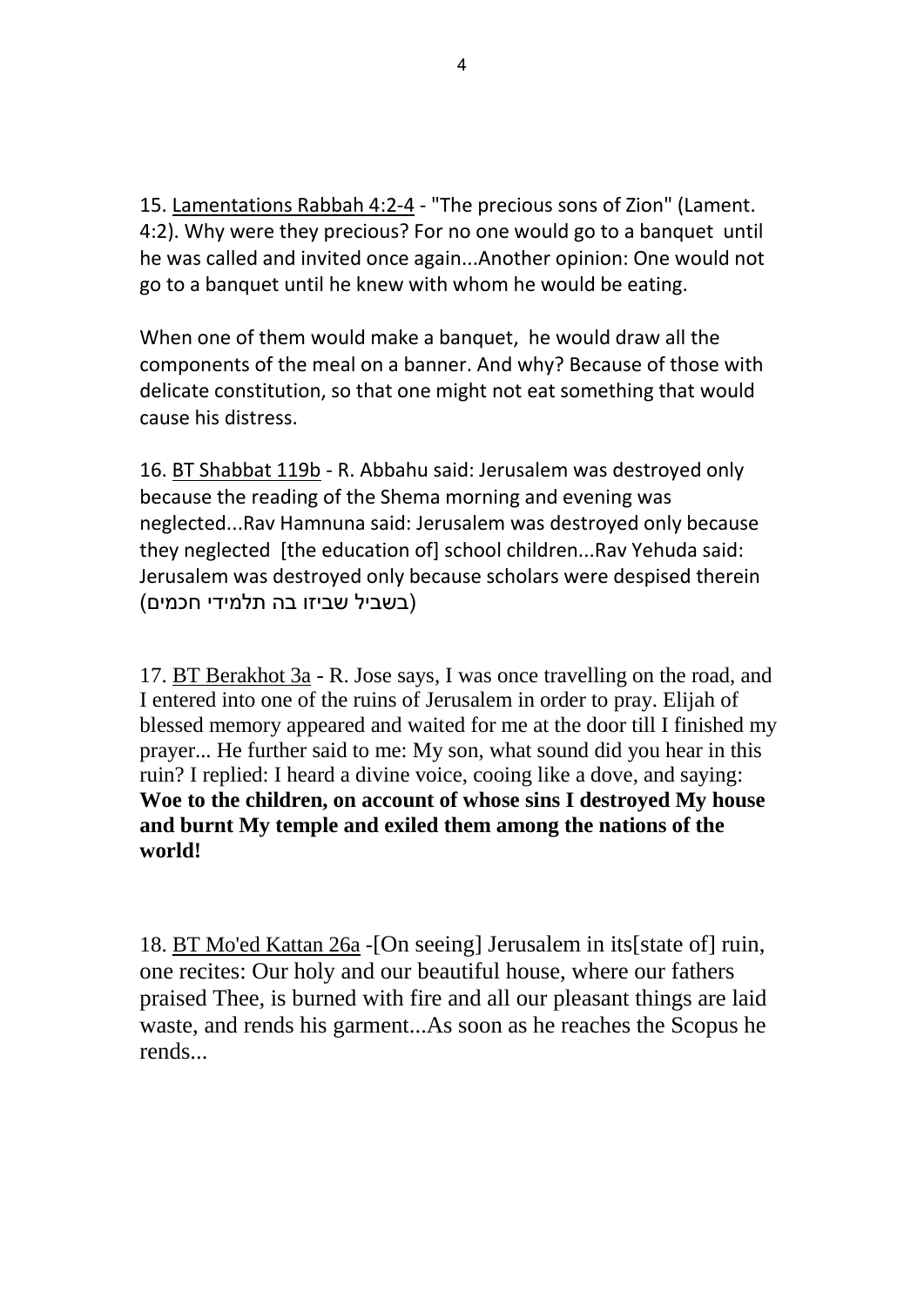# **c. 'Future Jerusalem' and 'Heavenly Jerusalem'**

19. Pesikta deRav Kahana, ed. Mandelbaum p. 322 – R. Hoshaya in the name of R. Afas: In the future Jerusalem will become a lantern for the nations of the world, and they will proceed to its light, and why, for it is written: "And the nations shall go by your light…" (Isaiah 60:3)

20. Exodus Rabbah 23:10 - R. Yoḥanan said: In the future God will make Jerusalem a metropolis for all the lands, as is written: 'Ashdod and its daughters (ובנותיה; Josh. 15:47)".

21. Tanhuma Noah, 11 - R. Samuel b. Naḥmani said: There is an aggadic tradition that Jerusalem will not be built until the exiles are gathered. And if someone should tell you that the exiles have been gathered but the city of Jerusalem has yet to be built—do not believe. Why? For it is written: "The builder of Jerusalem" (first), and afterwards "[He] will gather the exiles of Israel" (Ps. 147:2).

22. Pesikta deRav Kahana, Roni Akara, ed. Mandelbaum p. 316 - R. Eleazar b. Azariah said to R. Eleazar ha-Moda'i: But can Jerusalem contain [all these]? He replied: In the future God will tell [Jerusalem] "Extend thyself, enlarge thyself, receive thy hosts…".

23. BT Ta'anit 5b; Midrash Tehillim 122:4 – Said the Holy One: I will not enter Heavenly Jerusalem until I enter earthly Jerusalem. Is there a 'heavenly Jerusalem'? Yes, as it says: "Jerusalem built up, is like a city knit together (חוברה לה יחדיו). R. Joshua ben Levi says: It means a city which makes all of Israel 'haverim'.

24. Tanhuma Pekudei, I – Jerusalem is directly above, opposite earthly Jerusalem. It was because of the great love [God] has for earthly Jerusalem that He created another in heaven, as it says: "See, I have engraved you on the palm of my hands, your walls are ever before me" (Isaiah 49:16)…God has sworn that his presence will not enter heavenly Jerusalem until earthly Jerusalem is rebuilt; how beloved are Israel before the Holy One blessed is He.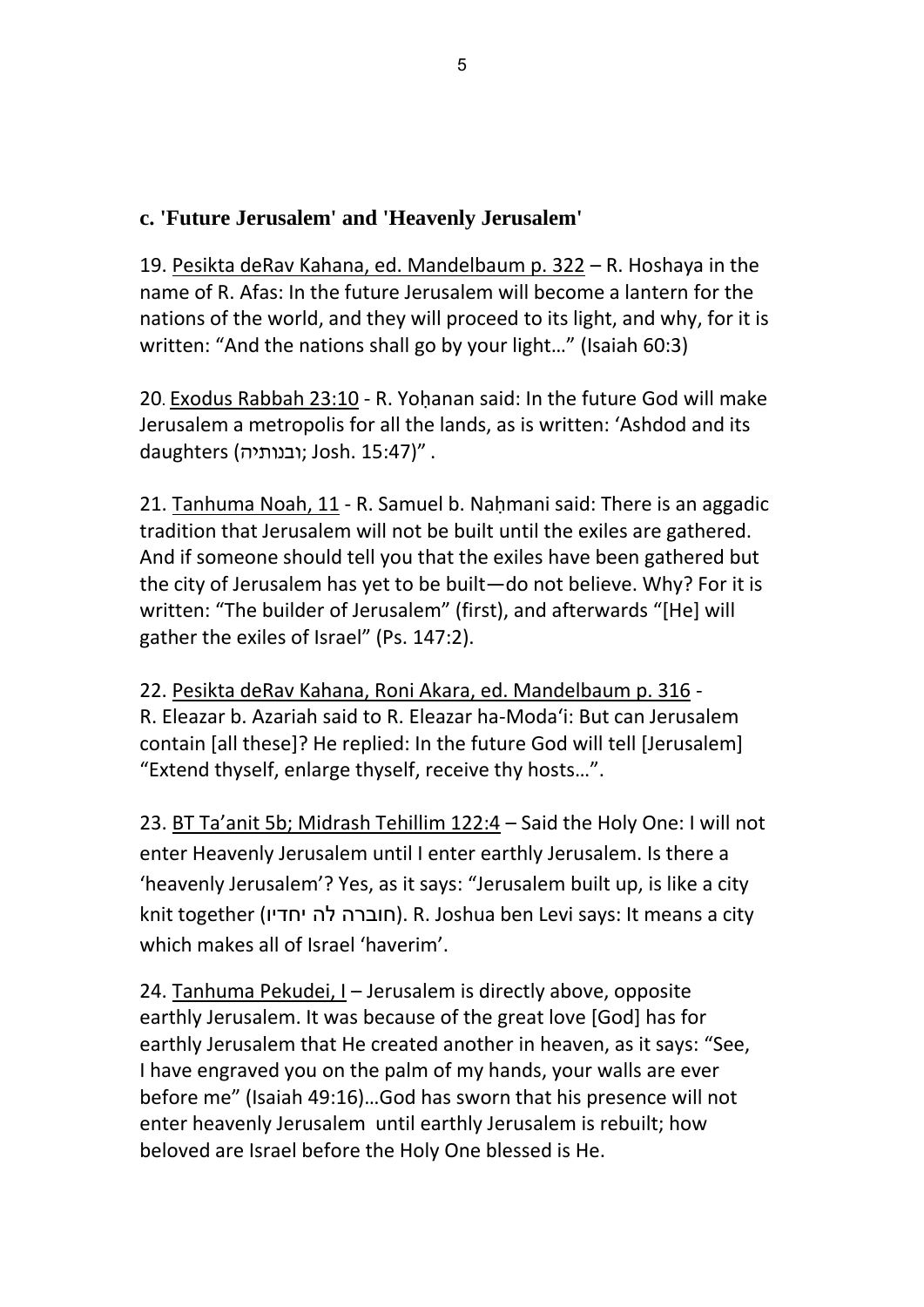(compare: Athanasius, Oratio de Incarnatione Verbi, 40 – If the Jews had maintained their institutions they could deny the coming of the messiah. But now all is decided, and everything – prophecy, their holy city and their temple – all these have been taken forever.)

see also: Julian, Letter to the Jews - …this you should do, so that when I successfully complete my campaign with the Persians I will be able to rebuild with my own funds the Holy City of Jerusalem, that you have waited so many years to settle; and there I will praise – together with you – the most high God.

# **d. Legal Status of Jerusalem**

25. Tosefta Ma'aser Sheni 1:12 - "Houses are not rented in Jerusalem because they are [the property] of [all] the tribes. R. Eleazar b. R. Simeon says: Nor do they rent beds" .

26. Avot of Rabbi Nathan, vers. a, p. 35 - The hides of the sacrificial beasts are not for sale there. What was done with them? Rabban Simeon ben Gamaliel says: They were given to the innkeepers. The guests would stay indoors and the innkeepers out of doors. The guests would...[buy] ... painted (or: wooly) sheep whose hides were worth four to five *sela'*, and these were left as compensation for the men of Jerusalem.

27. BT Bava Kamma 82b - "No dunghills are made there" — on account of reptiles; "no kilns are made there"—on account of the smoke, "no gardens or orchards are cultivated there"—on account of the bad odor… "no fowls are bred there… no dead persons are kept there overnight" .

28. Mishna Shekalim 4:2 - …the upkeep of the water channel, the city wall, the towers thereof and all the city's needs were provided from the residue of the shekel-chamber.